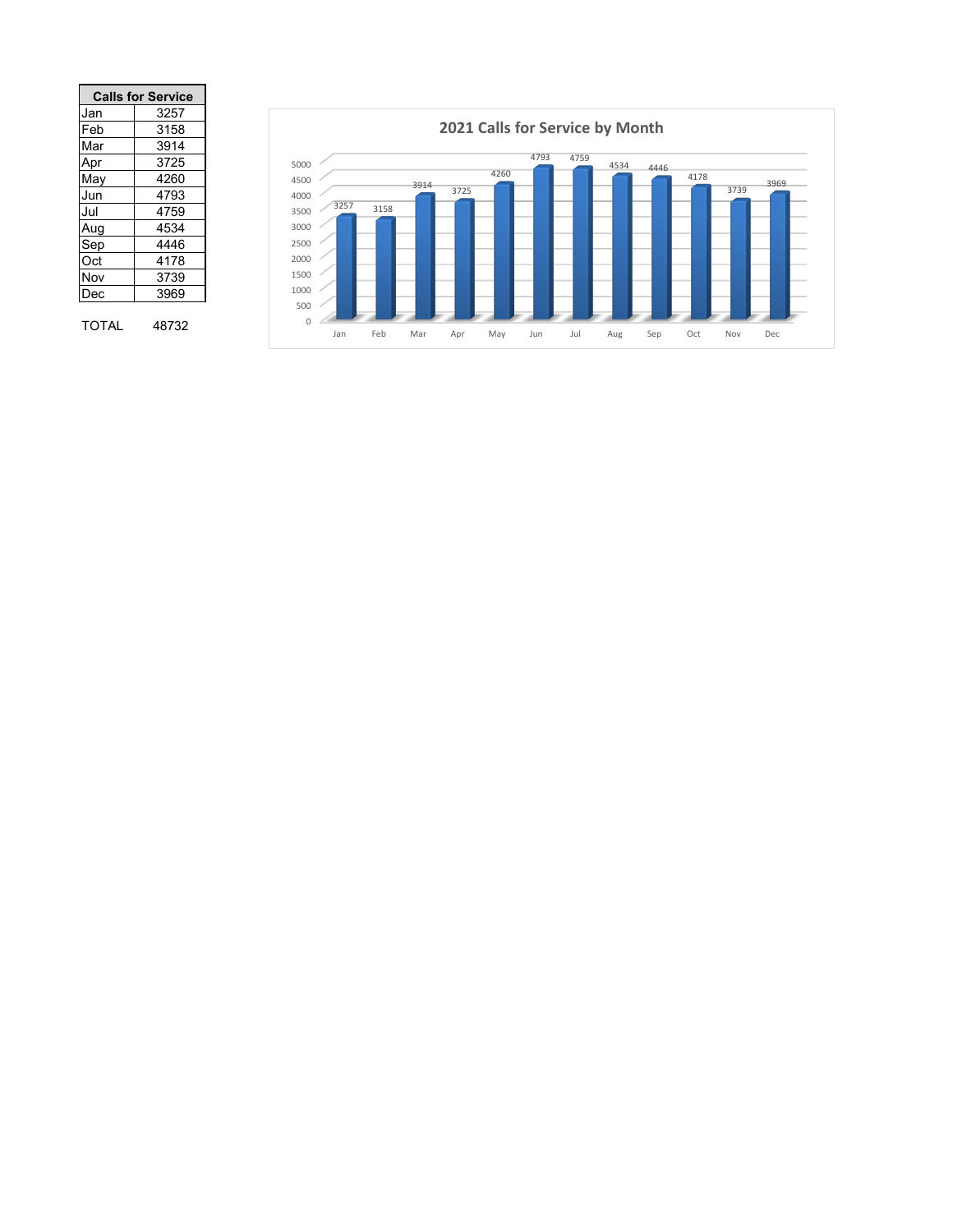## **2021 Year End Summary**

| <b>Group A, Crimes Against Persons</b>                 | 2021          |
|--------------------------------------------------------|---------------|
| 09A - Homicide - Murder and Non-Negligent Manslaughter |               |
| 09B - Homicide - Negligent Manslaughter                |               |
| 09C - Homicide - Justifiable Homicide                  |               |
| 100 - Kidnapping/Abduction                             | 4             |
| 11A - Sex Offenses - Rape                              | 22            |
| 11B - Sex Offenses - Sodomy                            | 4             |
| 11C - Sex Offenses - Sexual Assault with an Object     | $\mathcal{P}$ |
| 11D - Sex Offenses - Fondling                          | 33            |
| 13A - Assault - Aggravated                             | 92            |
| 13B - Assault - Simple                                 | 198           |
| 13C - Assault - Intimidation                           | 123           |
| 36A - Sex Offenses, Non-forcible - Incest              |               |
| 36B - Sex Offenses, Non-forcible - Statutory Rape      |               |
| <b>TOTAL CRIMES AGAINST PERSONS</b>                    | 480           |

| <b>Group A, Crimes Against Property</b>                           | 2021           |
|-------------------------------------------------------------------|----------------|
| 120 - Robbery                                                     | 23             |
| 200 - Arson                                                       | 2              |
| 210 - Extortion/Blackmail                                         | 4              |
| 220 - Burglary/Breaking and Entering (Dwelling/Residential)       | 59             |
| 220 - Burglary/Breaking and Entering (Non-Dwelling)               | 43             |
| 23A - Larceny/Theft - Pocket Picking                              | 1              |
| 23B - Larceny/Theft - Purse-Snatching                             | $\overline{2}$ |
| 23C - Larceny/Theft - Shoplifting                                 | 283            |
| 23D - Larceny/Theft - Theft from Building                         | 49             |
| 23E - Larceny/Theft - Theft from Coin Operated Machine or Device  |                |
| 23F - Larceny/Theft - Theft from Motor Vehicle                    | 327            |
| 23G - Larceny/Theft - Theft of Motor Vehicle Parts or Accessories | 263            |
| 23H - Larceny/Theft - All Other                                   | 509            |
| 240 - Motor Vehicle Theft                                         | 150            |
| 250 - Counterfeiting/Forgery                                      | 60             |
| 26A - Fraud - False Pretenses/Swindle/Confidence Game             | 76             |
| 26B - Fraud - Credit Card/ATM                                     | 151            |
| 26C - Fraud - Impersonation                                       | 4              |
| 26D - Fraud - Welfare Fraud                                       |                |
| 26E - Fraud - Wire Fraud                                          | 7              |
| 26F - Fraud - Identity Theft                                      | 155            |
| 26G - Fraud - Hacking/Computer Invasion                           |                |
| 270 - Embezzlement                                                | 1              |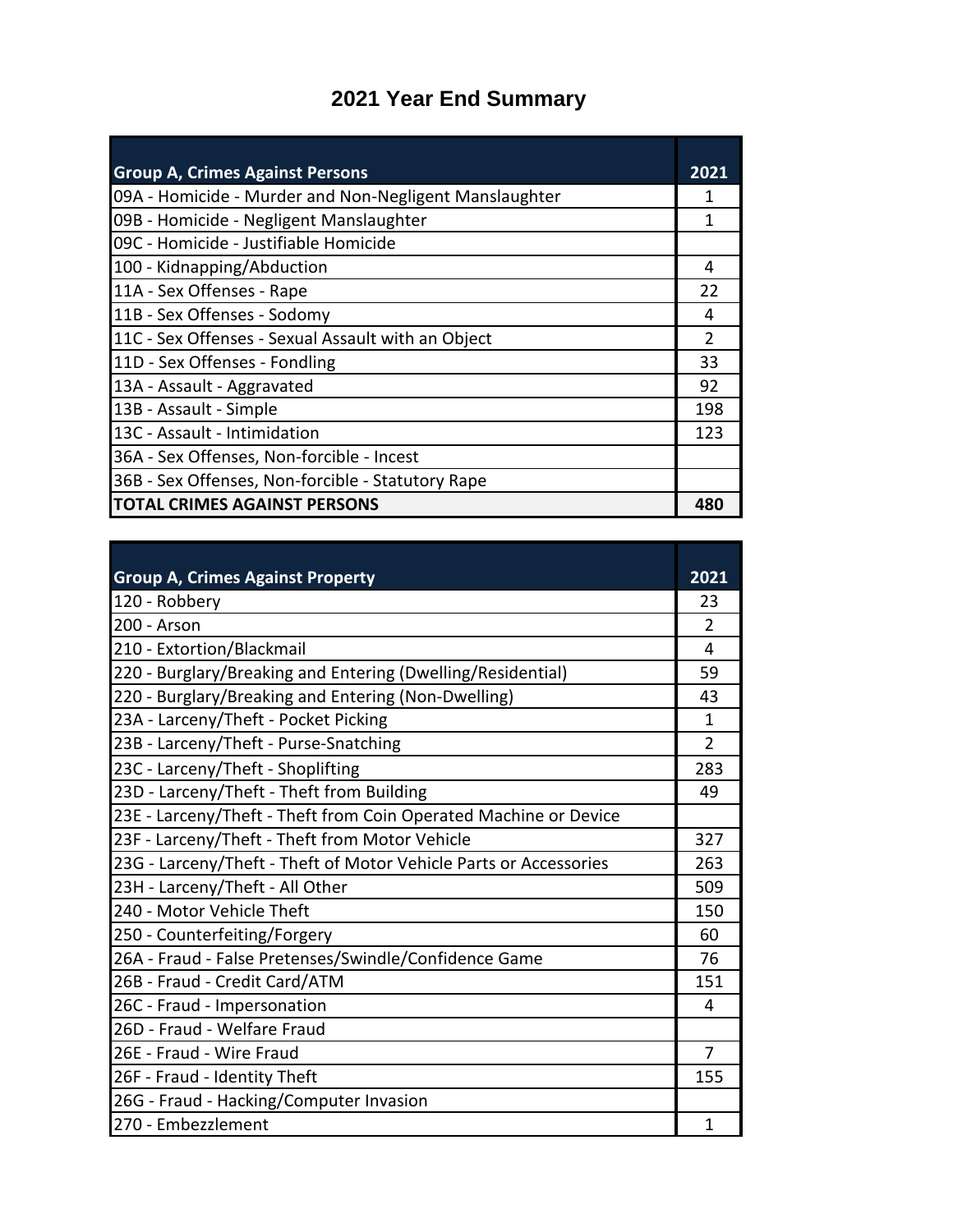| 280 - Stolen Property Offenses                 | 54   |
|------------------------------------------------|------|
| 290 - Destruction/Damage/Vandalism of Property | 390  |
| 510 - Bribery                                  |      |
| <b>TOTAL CRIMES AGAINST PROPERTY</b>           | 2613 |

| <b>Group A, Crimes Against Society</b>                   | 2021 |
|----------------------------------------------------------|------|
| 35A - Drug/Narcotic Violations                           | 104  |
| 35B - Drug Equipment Violations                          | 21   |
| 370 - Pornography/Obscene Material                       | 26   |
| 39A - Gambling - Betting Wagering                        |      |
| 39B - Gambling - Operating/Promoting/Assisting Gambling  |      |
| 39C - Gambling - Equipment Violations                    |      |
| 39D - Gambling - Sports Tampering                        |      |
| 40A - Prostitution                                       |      |
| 40B - Prostitution - Assisting or Promoting Prostitution |      |
| 40C - Prostitution - Purchasing Prostitution             |      |
| 520 - Weapon Law Violations                              | 59   |
| 720 - Animal Cruelty                                     |      |
| <b>TOTAL CRIMES AGAINST SOCIETY</b>                      | 210  |

| <b>Group B Crimes</b>             | 2021 |
|-----------------------------------|------|
| 90A - Bad Checks                  |      |
| 90B - Curfew/Loitering/Vagrancy   | 3    |
| 90C - Disorderly Conduct          | 128  |
| 90D - DUI                         | 178  |
| 90D - DUI Related                 | 93   |
| 90E - Drunkenness                 |      |
| 90F - Family Offenses, Nonviolent | 3    |
| 90G - Ligor Law Violations        | 37   |
| 90H - Peeping Tom                 |      |
| 901 - Runaway                     |      |
| 90J - Trespass of Real Property   | 37   |
| 90Z - All Other Offenses          | 446  |
| <b>TOTAL GROUP B CRIMES</b>       | 925  |

|                                | 2021  | 2020  |
|--------------------------------|-------|-------|
| <b>Total Adult Arrests</b>     | 1,287 | 1,170 |
| <b>Total Juvenile Arrests</b>  | 107   | 102   |
| <b>Total Traffic Citations</b> | 3,311 | 2,642 |
|                                |       |       |

| <b>Total Traffic Stops</b> | $3,626$   2,374 |  |
|----------------------------|-----------------|--|
| Total Non-Traffic Calls    | 45,105 44,822   |  |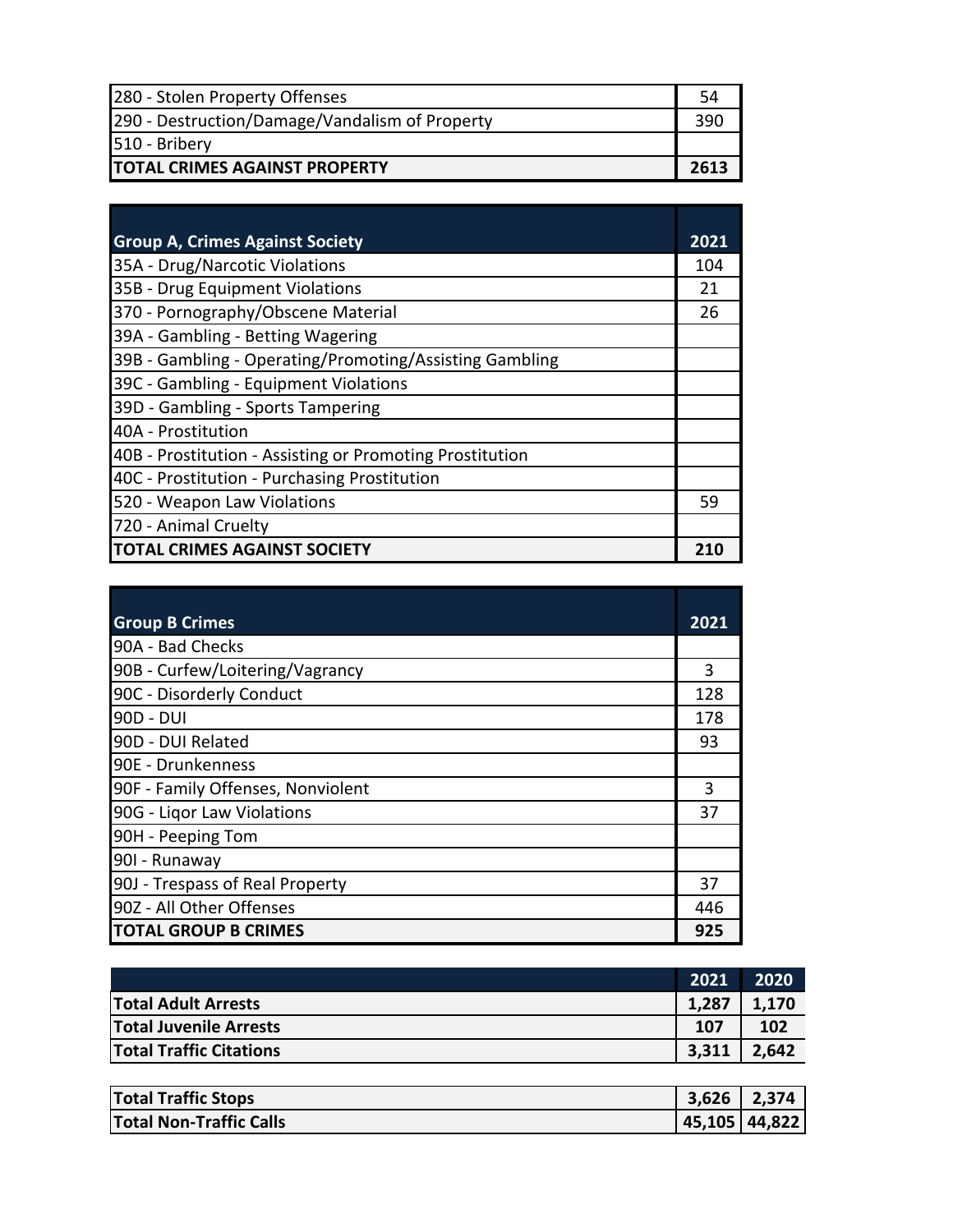**Total Calls for Service 48,731 47,196**